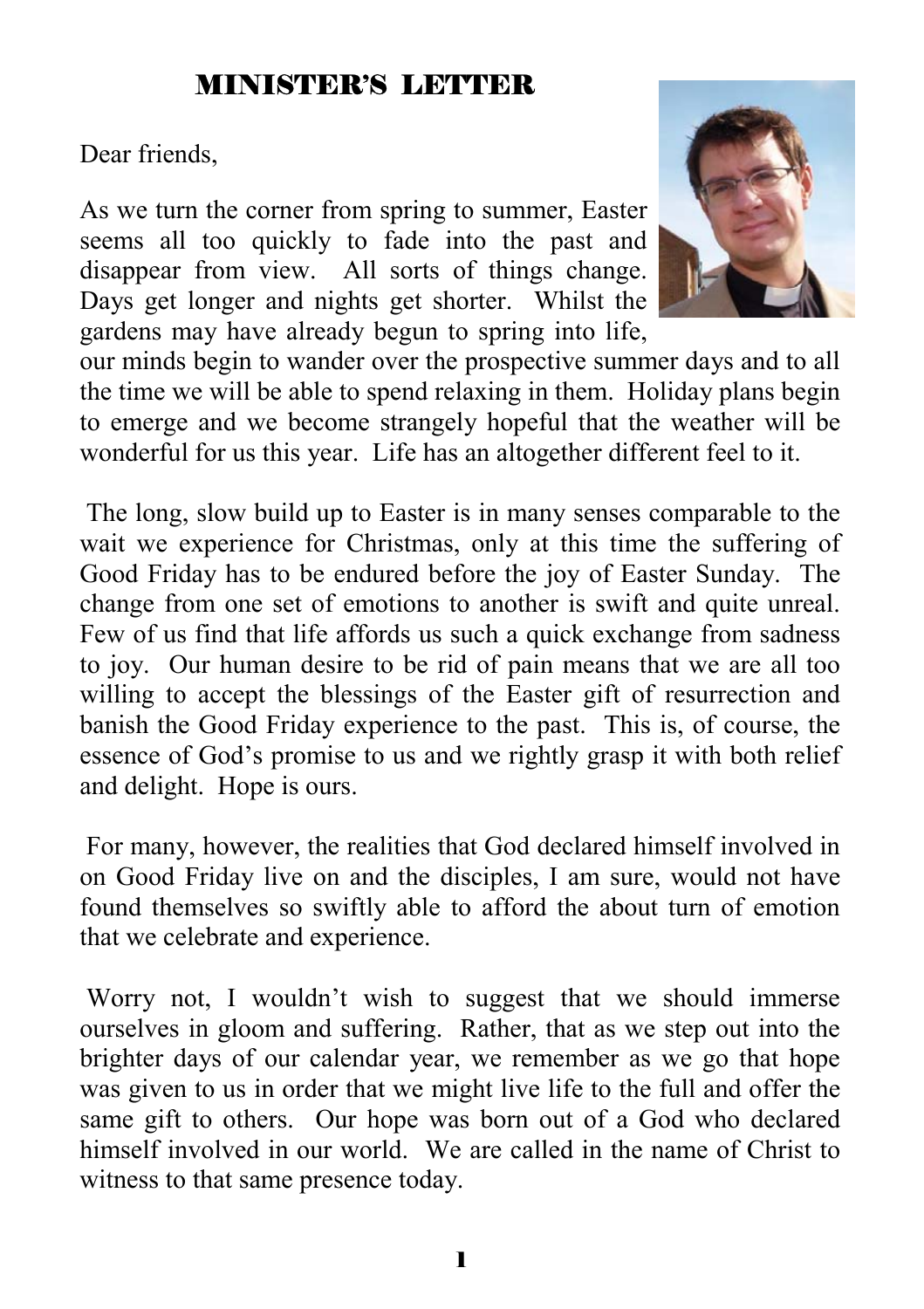Every blessing to you all as the first joys of summer emerge: blessings for yourselves and for those who are touched by your lives.

## *Paul*

 $-$  < 0 >  $-$ 

### EASTER CELEBRATIONS

A big thank you is due to Brenda and Tony for leading us on three nights of Holy Week Reflective Meditations, which, small though we were in number, were greatly appreciated, being really beautiful and moving.

Thanks also go to Paul for the Maundy Service which encompassed a Passover Meal, lovingly prepared and cooked by him with the beautiful aroma of eth Paschal roast Lamb in the church, followed by an intimate Holy Communion for the couple of dozen folk who attended.

Good Friday Morning also saw a couple of dozen folk from Martin Way attend the United Service at Merton Park Baptist Church another wonderful time of sharing with several local churches.

Holy Saturday saw Derek and I in Guildford High Street for the Wintershall presentation of 'The Passion of Christ', narrated by the Bishop of Guildford at 2.30pm. The first showing of the progressive drama through the streets had been well supported and passers-by related how movingly it had been enacted. We experienced the same feelings and were grateful, especially for everyone in full costume, that the weather remained kind although, as the three figures were hoisted aloft on the wooden crosses, it looked very cold for them being naked except for loin-cloths. Bishop Christopher Hill closed the presentation inviting the 40 odd crowd to bow their heads at the close and recite the Lord's Prayer with him in whatever tongue they spoke and for those of no faith to simply reflect on the moving events they had just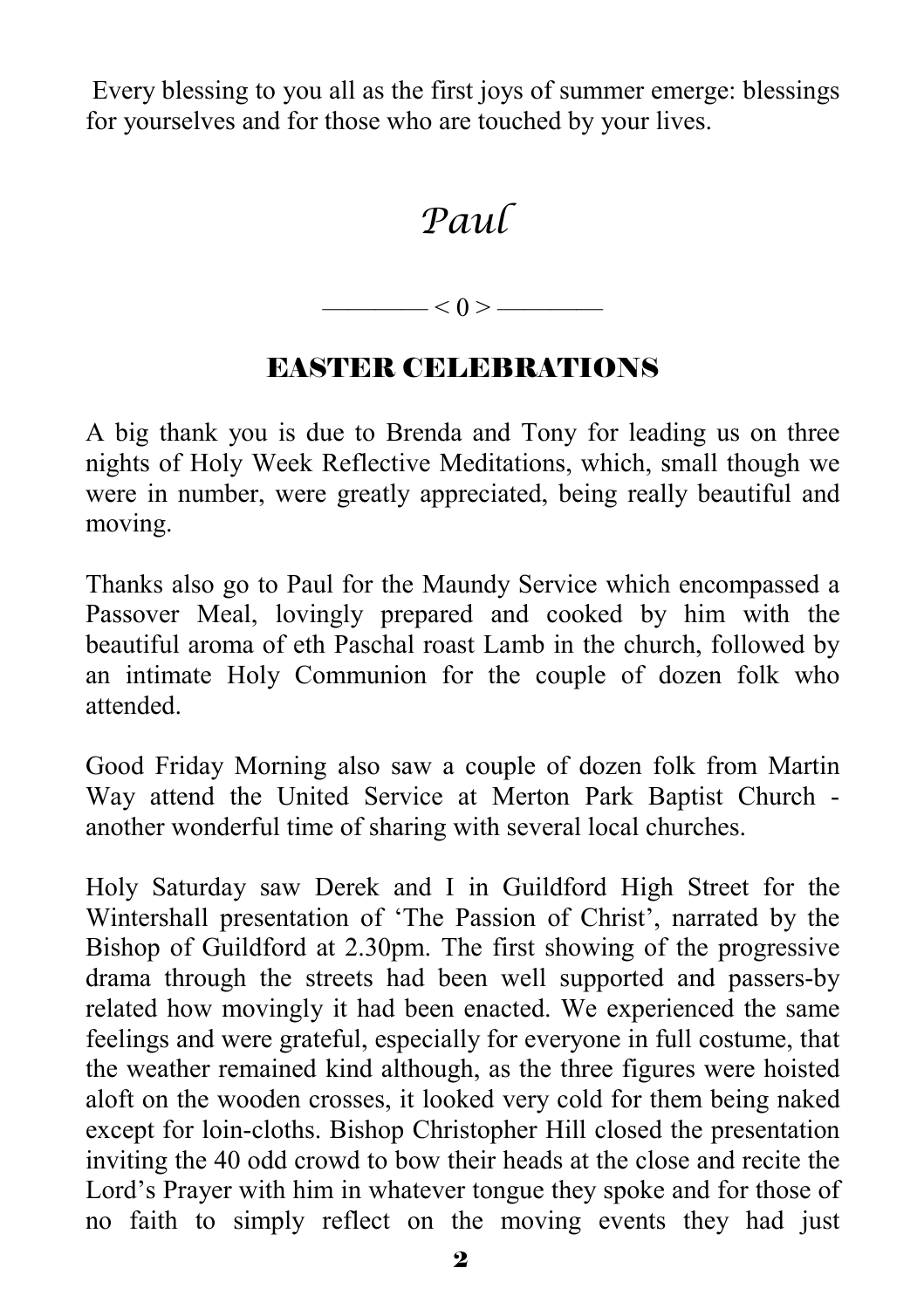participated in. This turned out to be a wonderful open-air public witness for all present.

Easter Sunday Morning saw us yet again on Cannon Hill Common for the annual short Sunrise Service at 6.30am. Once again, few though we were, it was a real blessing to greet our risen Lord among the cormorants, ducks and early dog walkers. Fern and Jack put on the usual 7.15am breakfast back at church, for which we thank them and then David Eagle led a Cafe style Service at 10.30 in the Hall.

The Easter Celebrations closed at 6.30pm with Paul leading a few of us in the final Communion of Easter and our thanks go to him yet again.

*Mary and Derek Heaton*

 $-$  < 0 >  $-$ 

#### GLOBAL DAY OF PRAYER FOR BURMA

Having just returned from a trip to Myanmar two and a half weeks before, and with many prayer requests fresh in my mind, it was inevitable that I should go to the Global Day of Prayer for Burma which was held on Saturday the  $13<sup>th</sup>$  March at the Emmanuel Centre, Marsham Street. I have always found that praying and empathising with those who are suffering very difficult because I do not know how I would react in similar circumstances, but this time I could identify, if not with the people but geographically to places shown to us in Yangon and Mandalay that I recently visited.

**Ben Rogers** was the first speaker and is the East Asia Team Leader at Christian Solidarity Worldwide. He has made over thirty visits to Burma and its borderlands since 2000, and regularly briefs parliamentarians and governments on Burma. He makes regular appearances on radio and television and is the author of three books on Burma. He related his experiences of meeting with political prisoners who showed remarkable courage, faith, dignity and hope despite being separated from their families.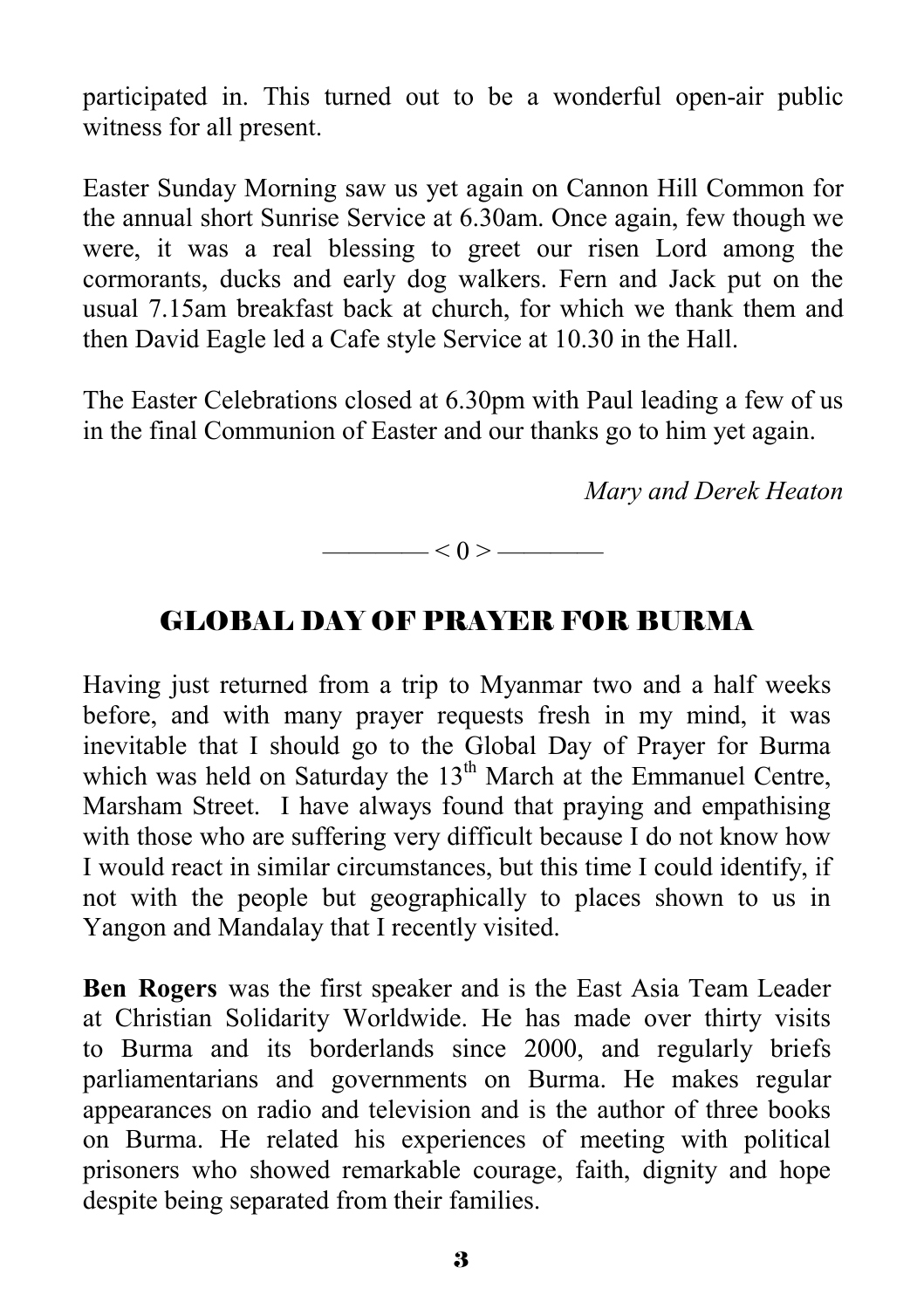**Sarah Armitage** is the UK National Director for Partners Relief & Development. She returned to England last year after spending two years on the Thai-Burma border overseeing the care of 1,300 refugee and migrant children. Since January of this year, many villages, schools and churches have been destroyed and landmines planted to stop the people returning. Her presentation showed graphic illustrations of conditions in the refugee camps, many of them with amputated limbs as a result of the landmines.

**Htoo Ku Hser Say** from the Karen Refugee Commitee in Sheffield was the afternoon speaker. When Htoo Ku was only eleven years old, the Burma Army attacked her village in Karen State, killing her father and forcing the rest of the family to flee into the jungle. They lived as refugees in Thailand for the next twenty years. In 2007 she and her family moved to England, where she is now a prominent member of the KRC. She introduced eleven young people, all of them had lived in refugee camps for most of their lives, each with their own harrowing stories of torture. One 25 yr old young man was forced by the military to kill his cousin. These young people now live in Sheffield and although enjoying freedom for the first time in their lives, remain scarred and in need of healing of memories.

Following each presentation by the speakers, we were given specific prayer points to consider when gathering into groups, or to pray alone. As there were over 130 people praying at the same time, and, at times with loud cries and tears, it was very powerful. I also felt by the end of the day oppressed and so tired. I think that I understand a bit more when I hear the term 'spiritual warfare' as I sensed that this was the time to 'put on the full armour of God' (Eph 6:11) to withstand the battle.

To conclude the day the Karen Singers entertained those present with Burmese praise and worship songs and no one could fail to be moved. Even though it was very tiring and I felt spent by the end of the day, it was a privilege to join hearts, minds and spirit together to support our brothers and sisters from Burma.

*Gwen Wildman*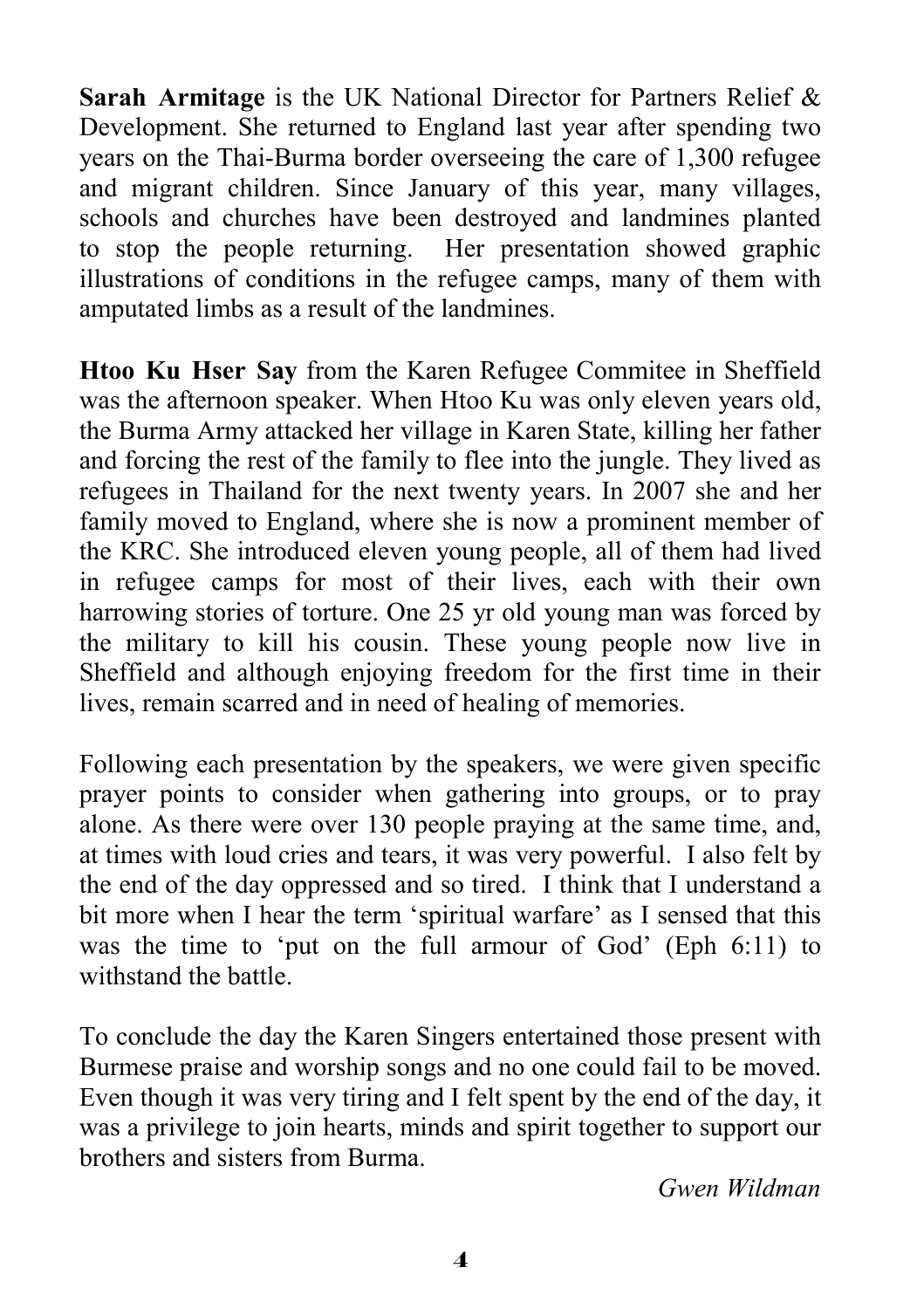Dear friends,

Thank you for all the help and prayers. Here is a story written by a friend who is a Burma expert who recently accompanied us on a relief mission. It was encouraging to us and we hope it is encouraging to you as well.

Thank you and God bless you, a Relief Team Leader,

Free Burma Rangers

"When I first came to Southeast Asia, in 1991, I was not a Christian. In fact, part of my reason for visiting Thailand was to study Buddhism. I still have great respect for the Buddhist faith, which many of my friends follow. However, God does move in mysterious and wonderful ways when I returned to the UK six years later, it was as a Christian!

Working with Karen refugees in Thailand, I was profoundly impressed by their great faith. I remember meeting groups of Christians, huddling beneath trees along the border, having been driven from their homes and lost all possessions beyond those which they could carry on their backs. Nevertheless, their first thought was to give thanks and praise to God. Not only were they asking for His assistance, but they were praising him for the glories of life eternal, despite the many sufferings experienced in this world. I was very moved by this example of faith in practice.

As a result of the inspiring example of my Karen Christian brothers, and particularly due to the influence of my fiancée (now wife!), I became a Christian in 1996. At the time, I didn't fully appreciate what I was getting into. Although I was baptized 'in good faith', I now realize that this was just the beginning of a long journey, which I am still upon. In the years since I was baptized, my faith has become increasingly central to the way I feel and think about my life. Indeed, how could love of God not be the most important thing in one's life? I'm so grateful to my Karen and other Christian brothers for leading me onto this path. When my wife and I were married, it seems that I received two wonderful gifts: my beautiful wife, and the gift of faith, and knowledge of God's love.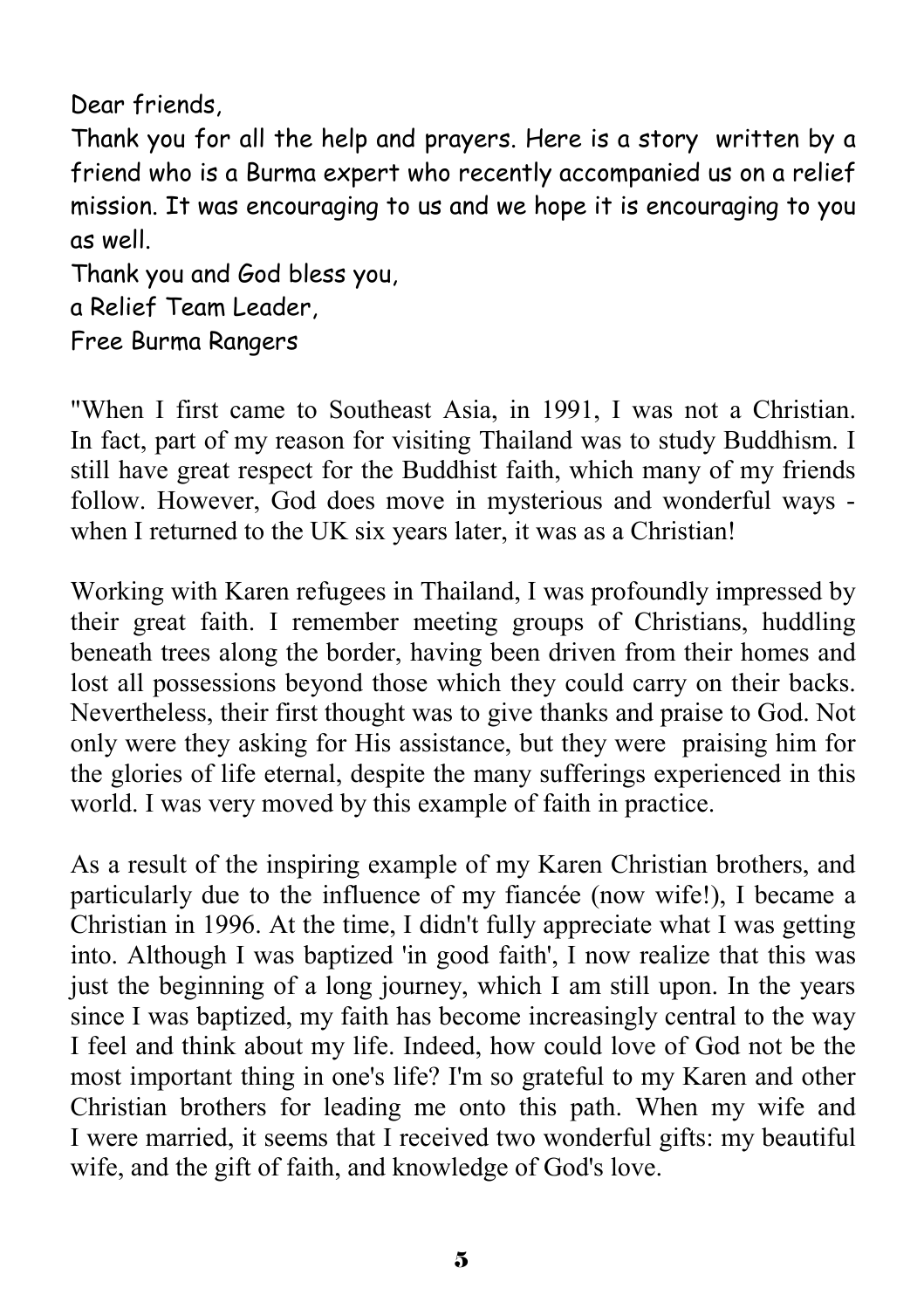I visited Karen State again last November and December (2008). Although I had travelled in Kaw Thoo Lei many times in the past, this was my first trip for many years. The land is incredibly beautiful, with stunning (and steep!) hills and mountains, and clear streams and rivers. There are a ample resources to support the population - or would be, if not for the terrible ongoing armed conflict.

I was repeatedly struck by how much people have suffered as a result of the war. However, it was also truly inspiring to see the resilience of these Karen communities - Christian and animist alike. Those who have not already fled are determined to resist the pressures to displace them from their homeland. Their resistance and determination is truly inspiring - as is the spirit of solidarity. Despite the difficulties they face, the different villages we visited were gracious and generous hosts. I was struck by the great love which binds these communities together, and extends to those outsiders who have come to help.

In particular, the Free Burma Rangers were a great inspiration to me on this trip. The selflessness with which the FBR teams expressed their Christian love for fellow man and woman is something I had never experienced before. To me, this is a wonderful example of faith in action. I am accustomed to the humanitarian world, where aid agencies distribute assistance according to careful budgets. Of course, this way of working is often very appropriate. However, the Ranges take the spirit of charity further - giving as is needed, including from their personal supplies, and also giving of their own love. As well as the spirit of charity, the Rangers are shining examples of faith and hope, reminding the suffering people of these remote parts of Burma that they have not been forgotten.

The generosity of spirit and bravery of the Rangers will be with me forever as an example of Christian love. I thank God for the opportunity to have spent time with them, and with my Karen brothers and sisters.

Thank you, a friend from England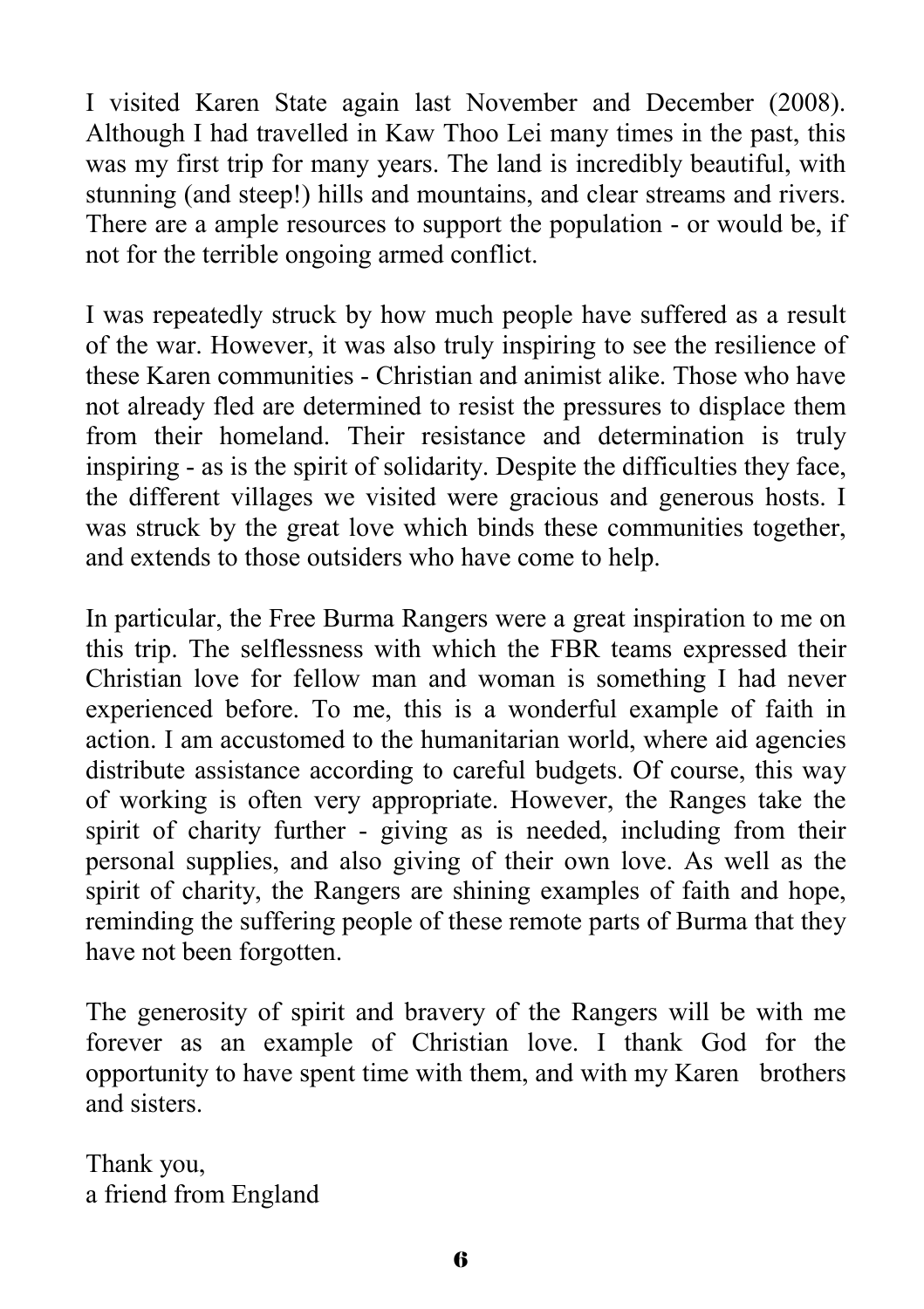

### **Ruxley Church**

**Ruxley Lane, Ewell** 

 **Sat 8th May 2010 5 – 8 pm Doors open 4.30 pm** 

Come and enjoy a variety of performances, including music, drama and dance; and enjoy a simple Ploughman's style supper, with delicious puddings to follow.

Ticket sales will be in aid of our **Building Project** and the raffle will boost the funds raised for **Christian Aid Week**.

**Tickets:** £6.50 each or Family (2 adults, 2 children] for £20, bought in advance from Jenny and Chris Meineck tel: 020 8394 2102. Or Please fill in this slip and pass to Jenny or Chris:

| <b>Ruxley and friends haveTalent!</b>                                                                                                                                          |  |  |  |
|--------------------------------------------------------------------------------------------------------------------------------------------------------------------------------|--|--|--|
| Name:                                                                                                                                                                          |  |  |  |
| Number of individual tickets at £6.50                                                                                                                                          |  |  |  |
| Number of Family tickets (2 adults, 2 children) at £20                                                                                                                         |  |  |  |
| For supper, please put how many of your party would like these options:<br>Ham Vegetarian option<br>Cheese $\lfloor$<br>If not at Ruxley Church, where can we deliver tickets? |  |  |  |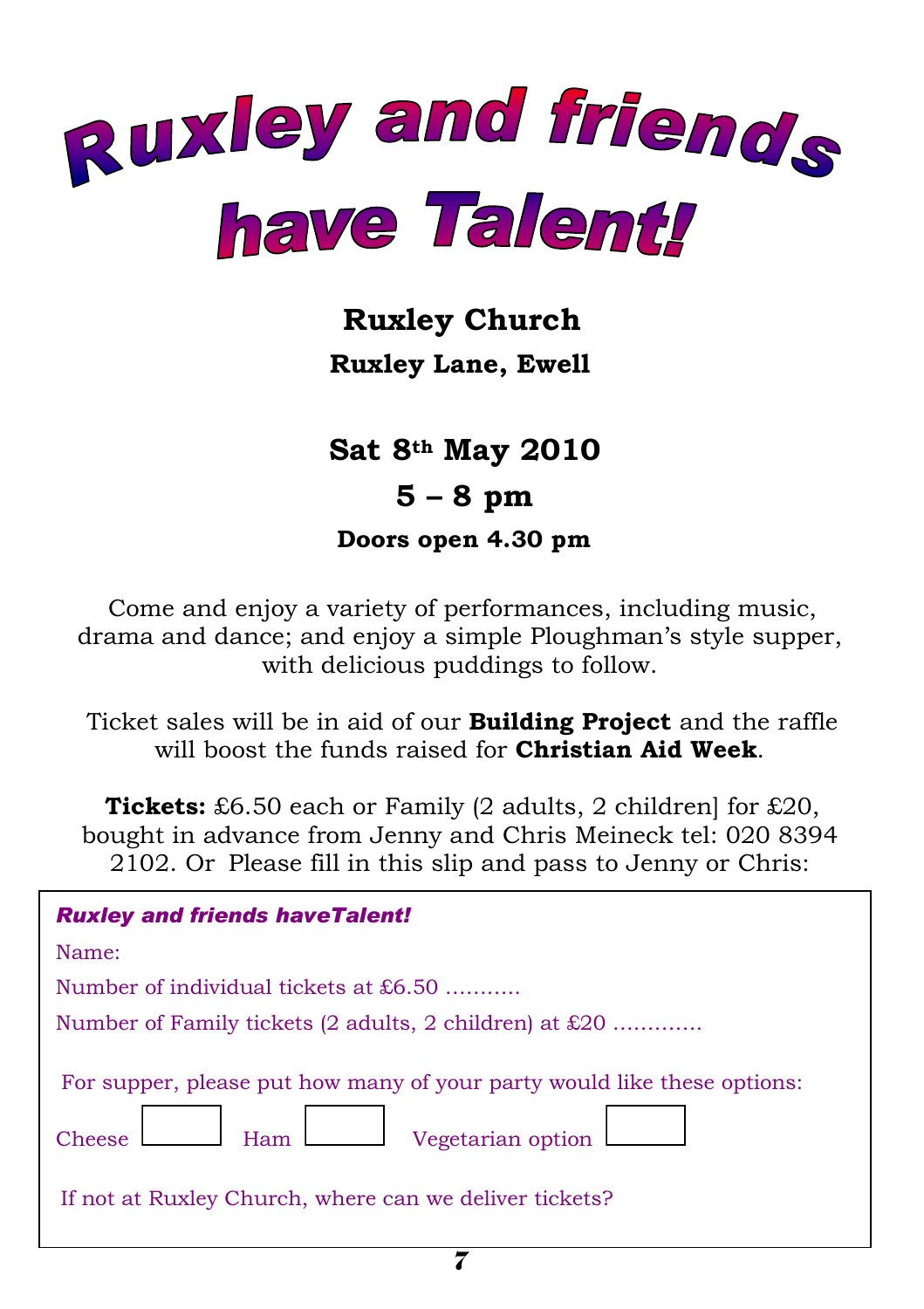### BOOK REVIEWS from RE:FRESH BOOKS

*Votewise Now! - Helping Christians engage with the issues* by Rose Lynus (editor) 128 pages, paperback, £8.99

A completely new book produced by the Jubilee Centre addressing major issues in the forthcoming General Election. Specialists in different disciplines look at the economy, criminal justice, healthcare, education, the environment, immigration, taxation, housing and employment from a Biblical perspective.



*The Radical Disciple* by John Stott. 160 pages paperback, £8.99



*The Radical Disciple* is billed as John Stott's final book. Once listed by *Time* Magazine as one of the 100 most influential people in the World, John Stott is now 88 and resident in a care home for retired clergymen but his latest book demonstrates that his thinking is as incisive as ever and his concern is for God's people to live fullycommitted lives. In *The Radical Disciple*, he lists eight often-neglected characteristics of Christian Discipleship.

*God and Government* by Nick Spencer and Jonathan Chaplin. 256 pages paperback, £9.99

'God and Government offers invaluable resources for what is now a sharply urgent task thinking through the ethical and spiritual foundations of our democracy.' from the foreword by Rowan Williams, Archbishop of Canterbury. What, according to Christian thought, is the proper function of government? That is the key question this lively volume aims to address. It does not tell readers what to do, still less who to vote for. Rather, it seeks to equip us to think through what we in our roles as political Christians should be attempting to achieve.



*All of these books are available from re:fresh books & christian resources, 23 The Broadway, Tolworth, Surbiton KT6 7DJ*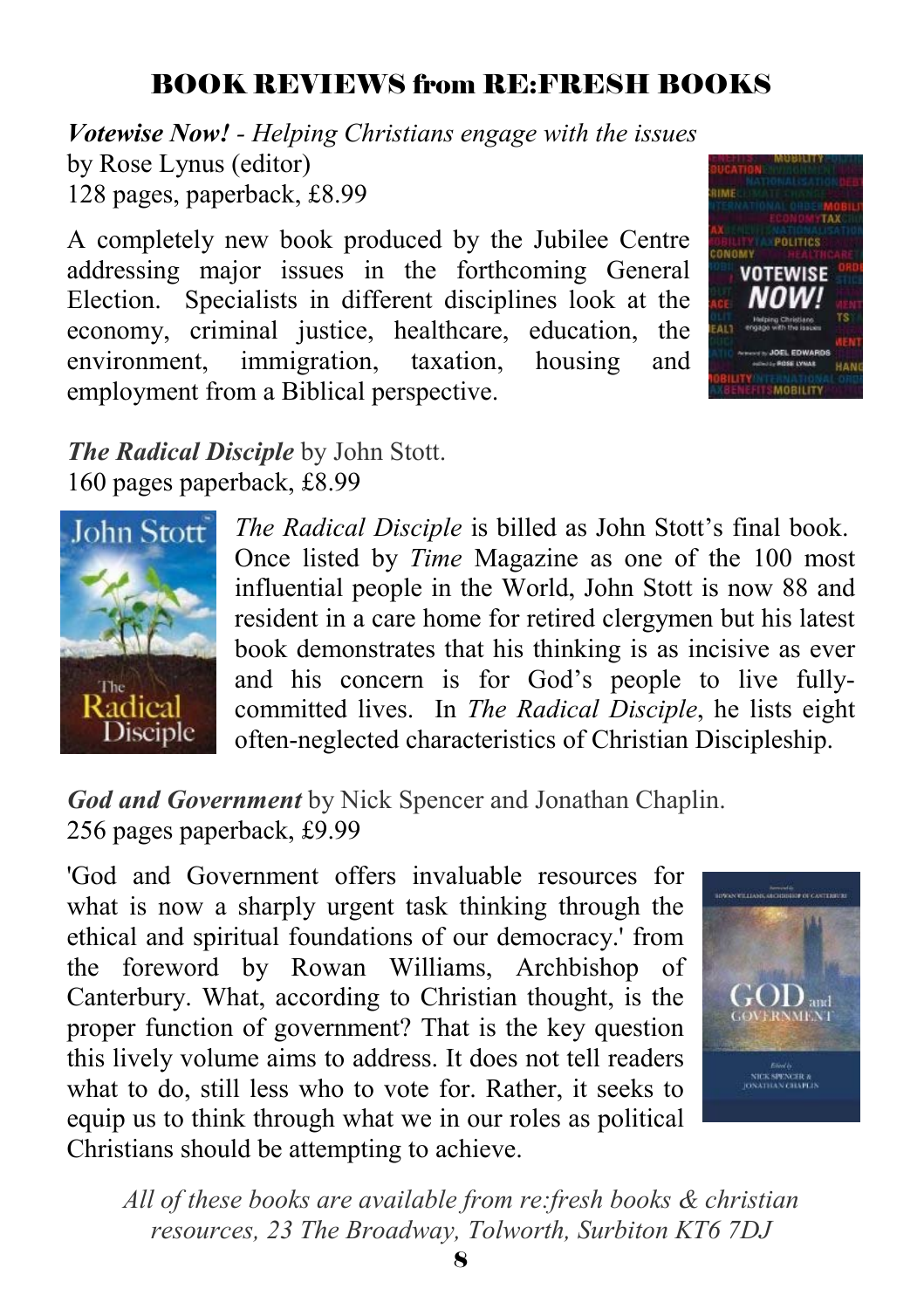The Gathering

**Sunday 16th May 2010**  50 Years on - Dr W.E.Sangster (Minister at Central Hall during the war years)

'The Man and his Message' - hosted by Tony Miles

**Speakers include**  Revd Dr Ron Frost Sangster the man

Revd Martin Turner Sangster's message for today



Directors of Music: Gerard Brooks and Craig Edwards Music and singing led by a gathered choir and the Great Hall Orchestra

> **Methodist Central Hall Storey's Gate, Westminster London, SW1H 9NH**

Community Singing from 6.10pm Formal start : 6.30pm

Free admission with an offering

Light refreshments available

For more information contact (020) 7654 3809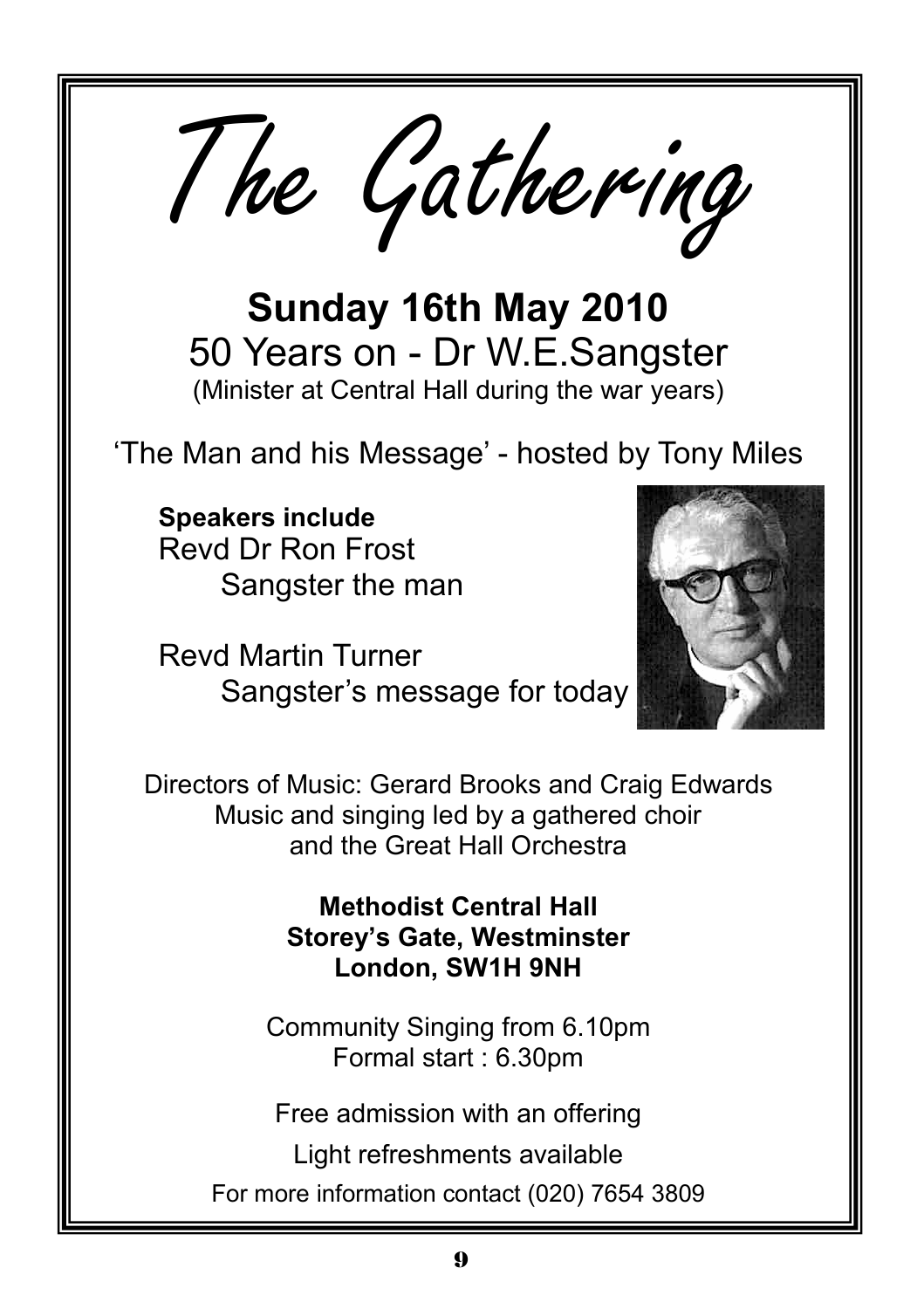

| Sun      | 2                                                     | 10.30 am          | All Age Worship led by Rev Paul Timmis             |  |
|----------|-------------------------------------------------------|-------------------|----------------------------------------------------|--|
| Tue      | 4                                                     | 10.30am-noon      | Coffee and Chat                                    |  |
|          |                                                       | 8.00 pm           | Time for Prayer                                    |  |
| Fri      | 7                                                     | 12.30 pm          | Luncheon Club                                      |  |
| Sun      | 9                                                     | 10.30 am          | Morning Service led by Rev Margaret Adams          |  |
|          |                                                       | $6.30 \text{ pm}$ | Healing Service led by Rev Paul Timmis             |  |
|          |                                                       |                   | Start of Christian Aid Week                        |  |
| Tue      | -11                                                   | 10.30am-noon      | Coffee and Chat                                    |  |
|          |                                                       | 8.00 pm           | Time for Prayer                                    |  |
| Weds 12  |                                                       | 7.45 pm           | Midways Group - Dr Peter Brandham                  |  |
| Sat      | 15                                                    | 3pm-5pm           | Midway's Afternoon Tea - proceeds to               |  |
|          |                                                       |                   | Church Funds                                       |  |
| Sun      | <sup>16</sup>                                         | $10.30$ am        | Communion Service led by Rev Paul Timmis           |  |
|          |                                                       |                   | Christian Aid Walk                                 |  |
| Tue      | 18                                                    | $10.30$ am-noon   | Coffee and Chat                                    |  |
|          |                                                       | $7.30 \text{ pm}$ | Men's Supper Club - Rev Paul Timmis                |  |
|          |                                                       | $8.00 \text{ pm}$ | Time for Prayer                                    |  |
| Fri      | 21                                                    | 12.30 pm          | Luncheon Club                                      |  |
| Sat      | 22                                                    | 9.30am            | Circuit Stewards Day at Stoneleigh                 |  |
| Sun $23$ |                                                       | 10.30 am          | Morning Worship led by Tony Loft                   |  |
|          |                                                       | $6.30 \text{ pm}$ | Communion Service led by Rev Paul Timmis           |  |
| Tue 25   |                                                       | 10.30am-noon      | Coffee and Chat                                    |  |
|          |                                                       | 8.00 pm           | Time for Prayer                                    |  |
| Weds 26  |                                                       | 7.45 pm           | Midways Group - Annual General Meeting             |  |
| Sun $30$ |                                                       | 10.30 am          | Morning Worship led by Rev Stuart Thomas           |  |
|          |                                                       |                   | Please refer to the Website (www.martinway.org.uk) |  |
|          | or Weekly Notice Sheet for any additional information |                   |                                                    |  |

**CHURCH** DIARY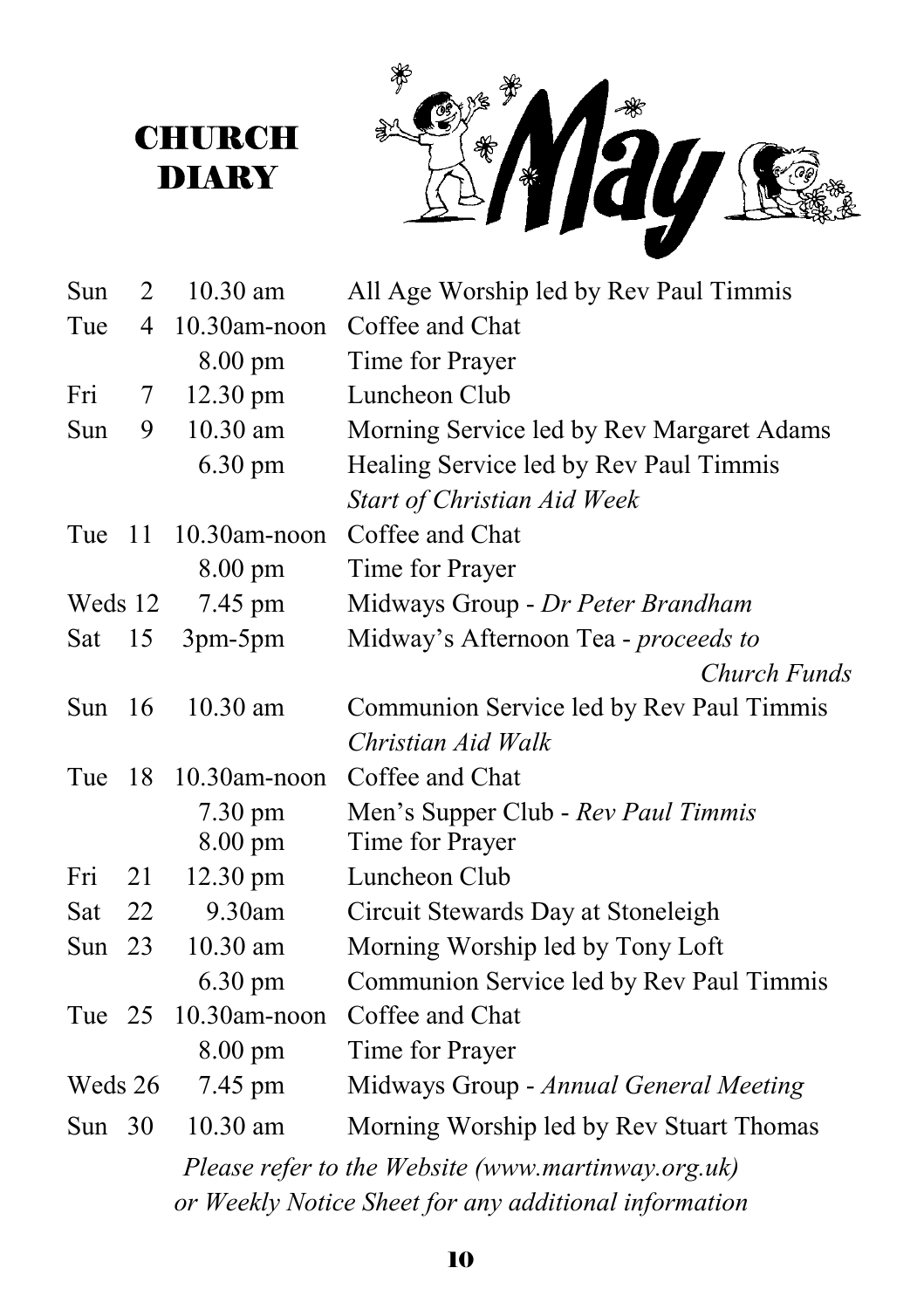We wish all of those who celebrate a birthday in May a very

*Happy Birthday* 

and especially to:



**Seleso Sepanya on 3rd May Lesedi Sepanya on 17th May James Smith on 18th May Alex Pallister on 19th May Sherie Nyota on 24th May**

### THE IMPORTANCE OF SPELLING ?

 $-$  < 0 > ———

Cdnuolt blveiee taht I cluod aulaclty uesdnatnrd waht I was rdanieg.

The Phaonmneal pweor of the hmuan mnid. Aoccrdrnig to a rscheearch at Cmabridge Uinervtisy, it dseno't mtaetr in waht oerdr the ltteres in a wrod are, the only iproamtnt tihng is taht the frsit and lsat ltteer be in the rghit pclae.

 The rset can be a taotl mses and you can sitll raed it whotuit a pboerlm.

Tihs is bcuseae the huamn mnid deos not raed ervey lteter by istlef,

 but the wrod as a wlohe. Azanmig huh? Yaeh and I awlyas tghuhot slpeling was ipomorantt!

*Andrew Fox (Editor)* 

———— < 0 > ————

#### CHRISTIAN AID

Once again this year we will be doing a Sponsored Walk for Christian Aid. 'Circle the City' is a 8km walk around London, visiting interesting churches along the way. The walk will take place on Sunday 16th May and all are welcome. For more details please speak to Tony Loft.